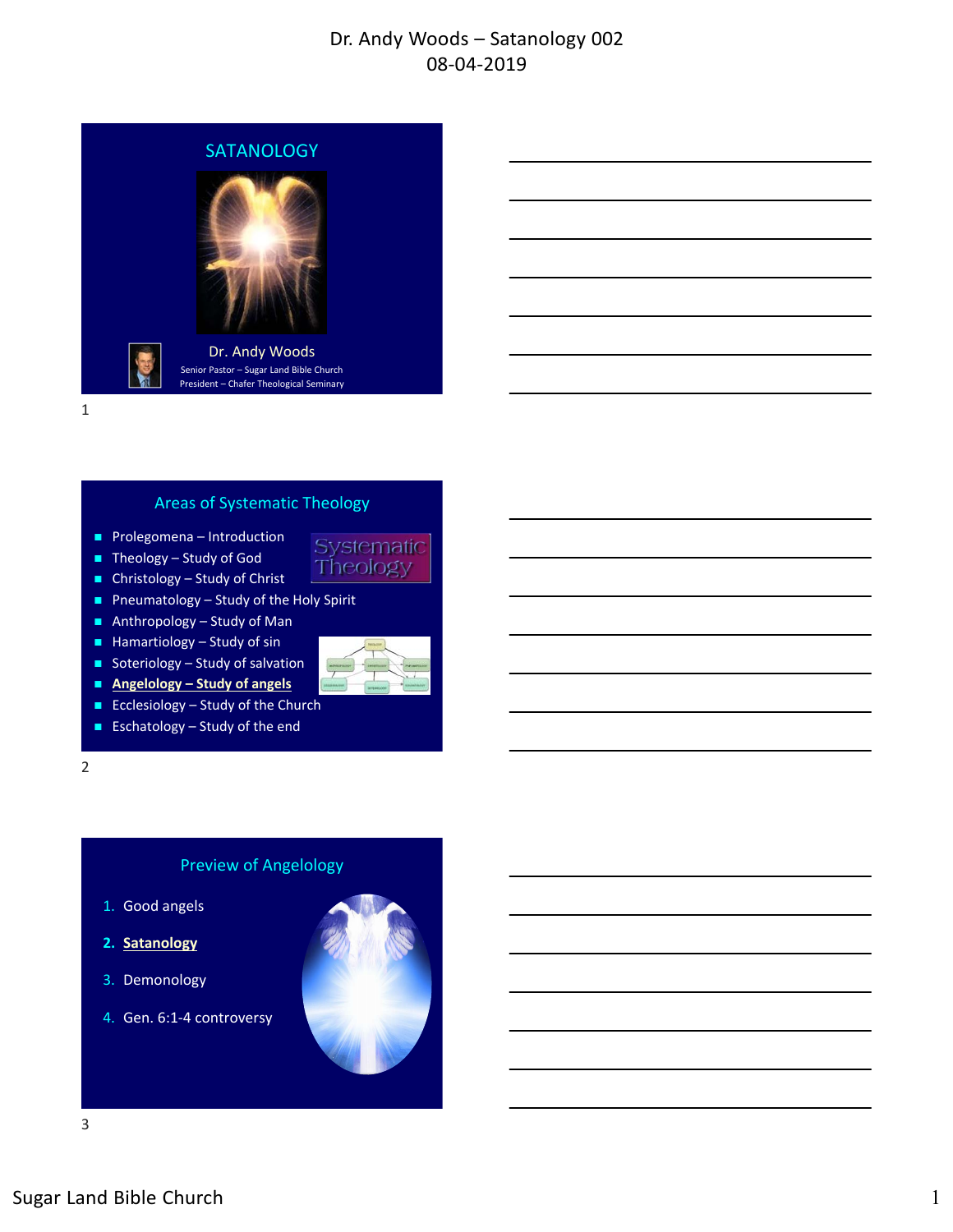

- 1. Existence
- 2. Personhood
- 3. Names and titles
- 4. Original state and first sin





4

#### Preview

- **1. Existence**
- 2. Personhood
- 3. Names and titles
- 4. Original state and first sin
- 5. Works



5

#### Existence

■ OT



- NT
	- Every author refers to Satan
	- Christ speaks of Satan 25x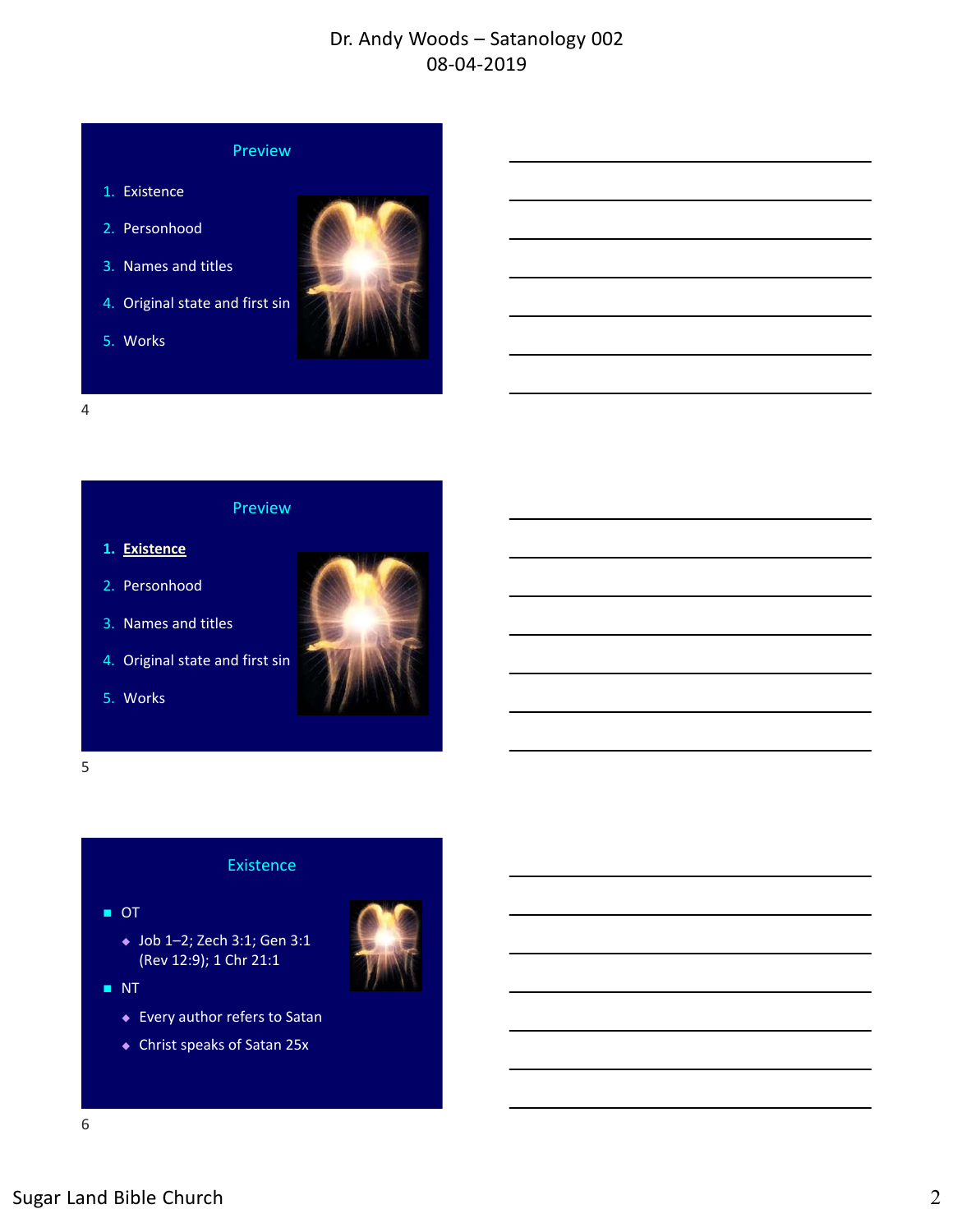### Preview

- 1. Existence
- **2. Personhood**
- 3. Names and titles
- 4. Original state and first sin
- 5. Works



7

#### Personhood

- **Elements of personhood** 
	- $\bullet$  Intellect (2 Cor 2:11)
	- ◆ Emotions (Rev 12:12, 17)
	- $Will (2 Tim 2:26)$
- Personal pronouns (Mt 4:10)
- Moral accountability (Mt 25:41)



### Preview

- 1. Existence
- 2. Personhood
- **3. Names and titles**
- 4. Original state and first sin
- 5. Works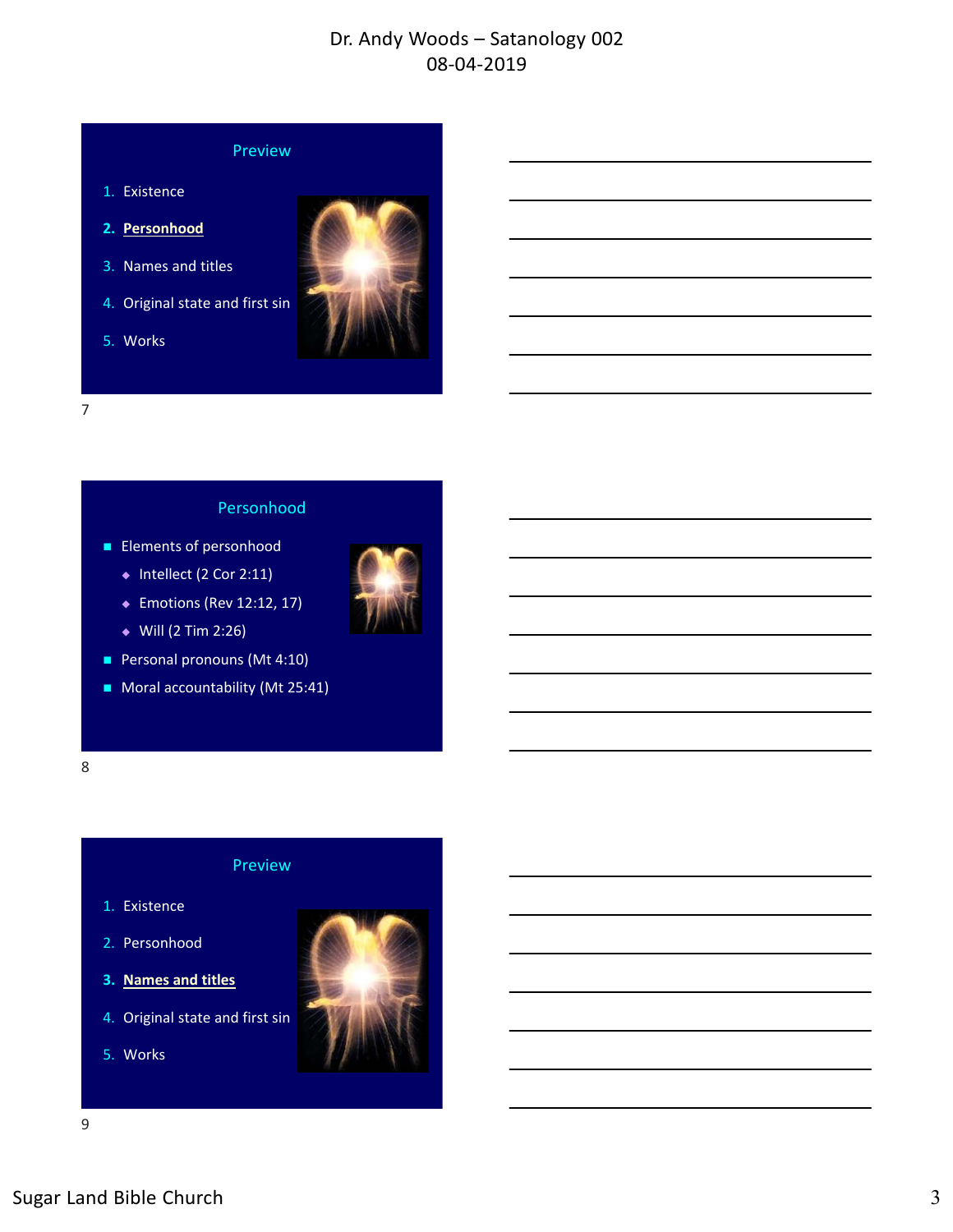### Names and Titles

- 1. Lucifer (2 Cor 11:14)
- 2. Satan (Zech 3:1)
- 3. Devil (Matt 4:11)
- 4. Serpent of old (Rev 12:9)
- 5. Destroyer (Rev 9:11)
- 6. Dragon (Rev 12:9)
- 7. Evil one (1 John 5:19)
- 8. Belial (2 Cor 6:15)
- 9. Anointed cherub (Ezek 28:14, 16)

#### 10

#### Names and Titles

- 1. Lucifer (2 Cor 11:14)
- 2. Satan (Zech 3:1)
- 3. Devil (Matt 4:11)
- 4. Serpent of old (Rev 12:9)
- 5. Destroyer (Rev 9:11)
- 6. Dragon (Rev 12:9)
- **7. Evil one (1 John 5:19)**
- 8. Belial (2 Cor 6:15)
- 9. Anointed cherub (Ezek 28:14, 16)

11

#### Names and Titles

- 10. Prince of this world (John 12:31)
- 11. Prince and power of the air (Eph 2:2)
- 12. God of this world (2 Cor 4:4)
- 13. Beelzebub (Luke 11:15)
- 14. Tempter (Matt 4:3)
- 15. Accuser of the brethren (Rev 12:10)
- 16. Father of lies and murderer (John 8:44)
- 17. Roaring lion and adversary (1 Pet 5:8)
- 18. Enemy (Matt 13:39)



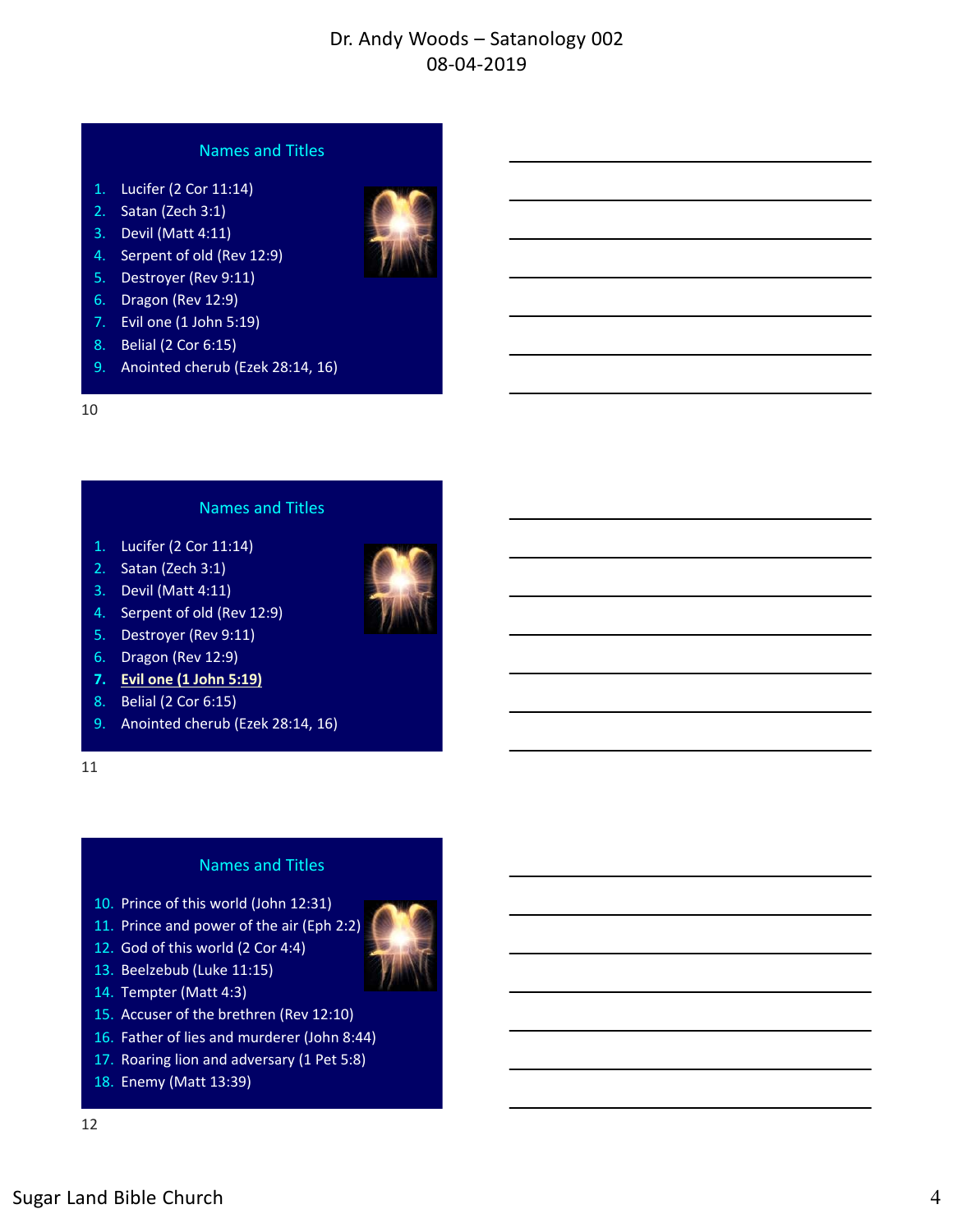### Names and Titles

- 10. Prince of this world (John 12:31)
- 11. Prince and power of the air (Eph 2:2)
- 12. God of this world (2 Cor 4:4)



- **14. Tempter (Matt 4:3)**
- 15. Accuser of the brethren (Rev 12:10)
- 16. Father of lies and murderer (John 8:44)
- 17. Roaring lion and adversary (1 Pet 5:8)
- 18. Enemy (Matt 13:39)

#### 13

#### James 1:13‐14

"13 Let no one say when he is tempted **[***peirázō***]**, 'I am being tempted **[***peirázō***]** by God'; for God cannot be tempted by evil, and He Himself does not tempt **[***peirázō***]** anyone. <sup>14</sup> But each one is tempted **[***peirázō***]** when he is carried away and enticed by his own lust."



14

#### Names and Titles

- 10. Prince of this world (John 12:31)
- 11. Prince and power of the air (Eph 2:2)
- 12. God of this world (2 Cor 4:4)
- 13. Beelzebub (Luke 11:15)
- 14. Tempter (Matt 4:3)
- 15. Accuser of the brethren (Rev 12:10)
- 16. Father of lies and murderer (John 8:44)
- 17. Roaring lion and adversary (1 Pet 5:8)
- 18. Enemy (Matt 13:39)

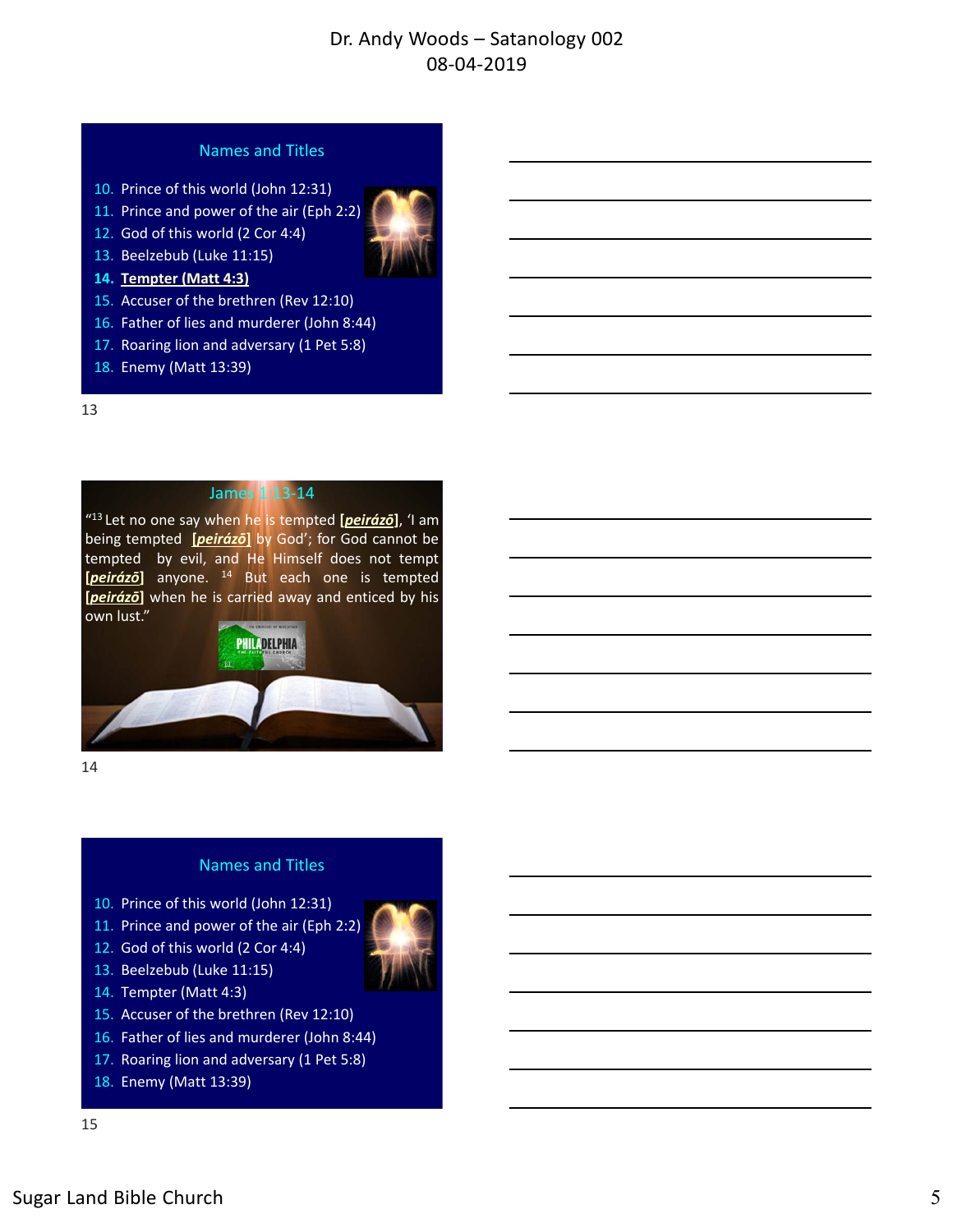

16



17

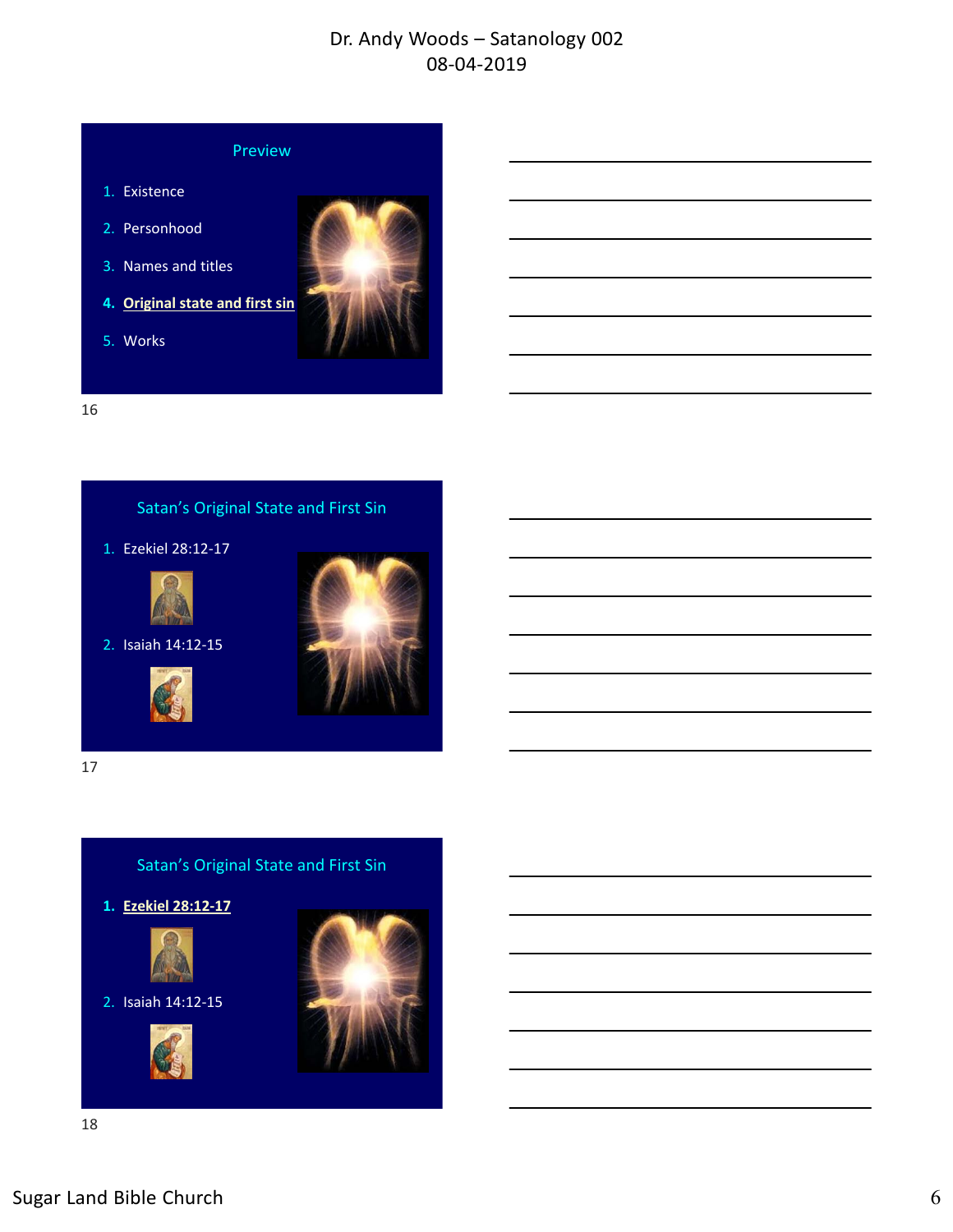### Original State and First Sin

- Ezek 28:12-17
	- ◆ Attributes
		- ̶ Creature (15)
		- $-$  Angel (14, 16)
		- ̶ Powerful (14)
		- ̶ Without sin (15)
		- ̶ Beautiful (12‐13)
		- ̶ Intelligent (12)
	- $\triangleleft$  Nature of 1<sup>st</sup> sin (17)



#### Original State and First Sin

- Ezek 28:12-17
	- ◆ Attributes
		- ̶ **Creature (15)**
		- $-$  Angel (14, 16)
		- ̶ Powerful (14)
		- ̶ Without sin (15)
		- ̶ Beautiful (12‐13)
		- ̶ Intelligent (12)
	- $\triangleleft$  Nature of 1<sup>st</sup> sin (17)

20

21

### Ezekiel 28:13, 15

"<sup>13</sup> You were in Eden, the garden of God; Every precious stone was your covering: The ruby, the topaz and the diamond; The beryl, the onyx and the jasper; The lapis lazuli, the turquoise and the emerald; And the gold, the workmanship of your settings and sockets, Was in you. On the day that you were **created** They were prepared… <sup>15</sup> You were blameless in your ways From the day you were **created** Until unrighteousness was found in you."



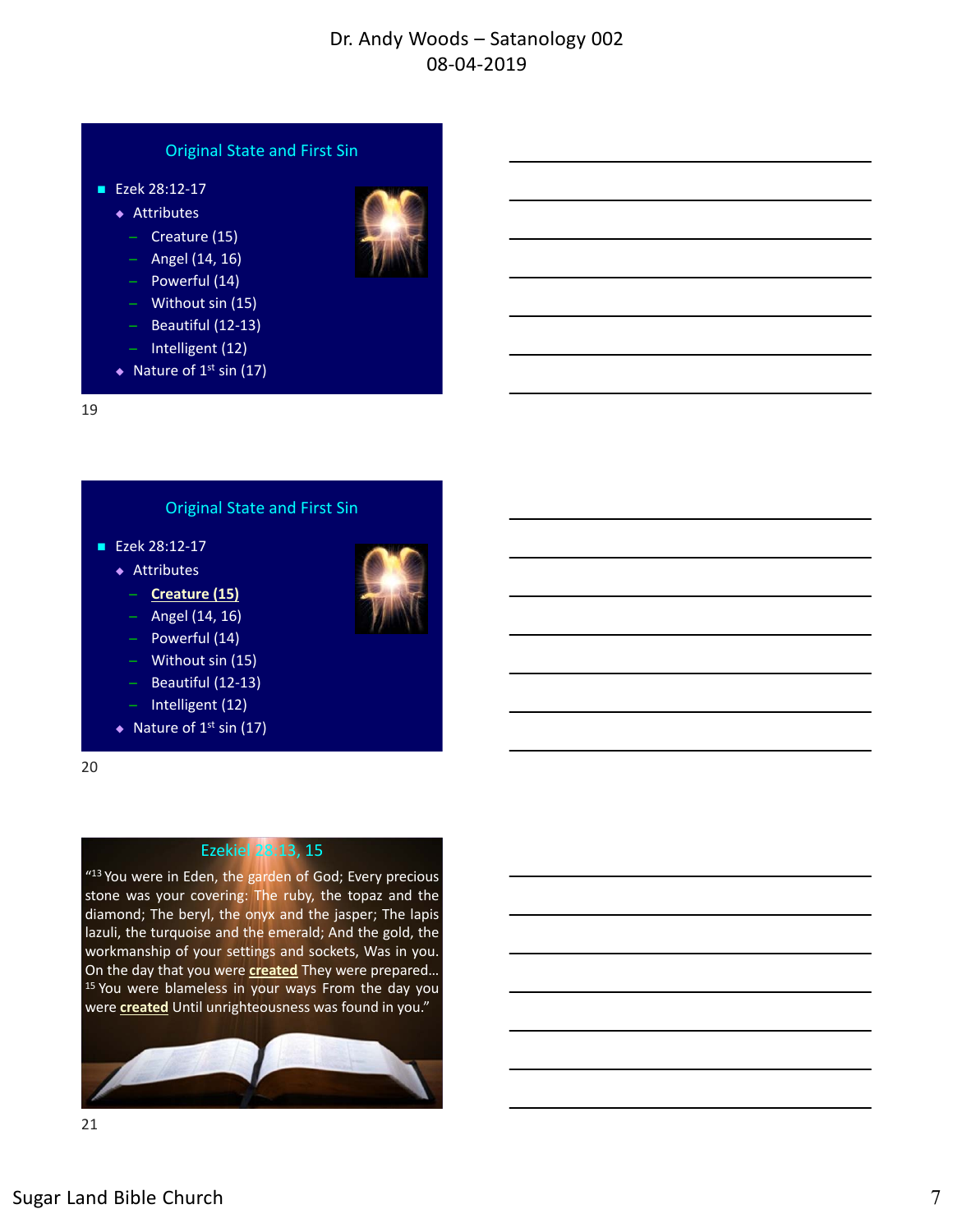

22

# Original State and First Sin

- Ezek 28:12-17
	- ◆ Attributes
		- ̶ Creature (15)
		- ̶ **Angel (14, 16)**
		- ̶ Powerful (14)
		- ̶ Without sin (15)
		- ̶ Beautiful (12‐13)
		- ̶ Intelligent (12)
	- $\triangleleft$  Nature of 1<sup>st</sup> sin (17)

23

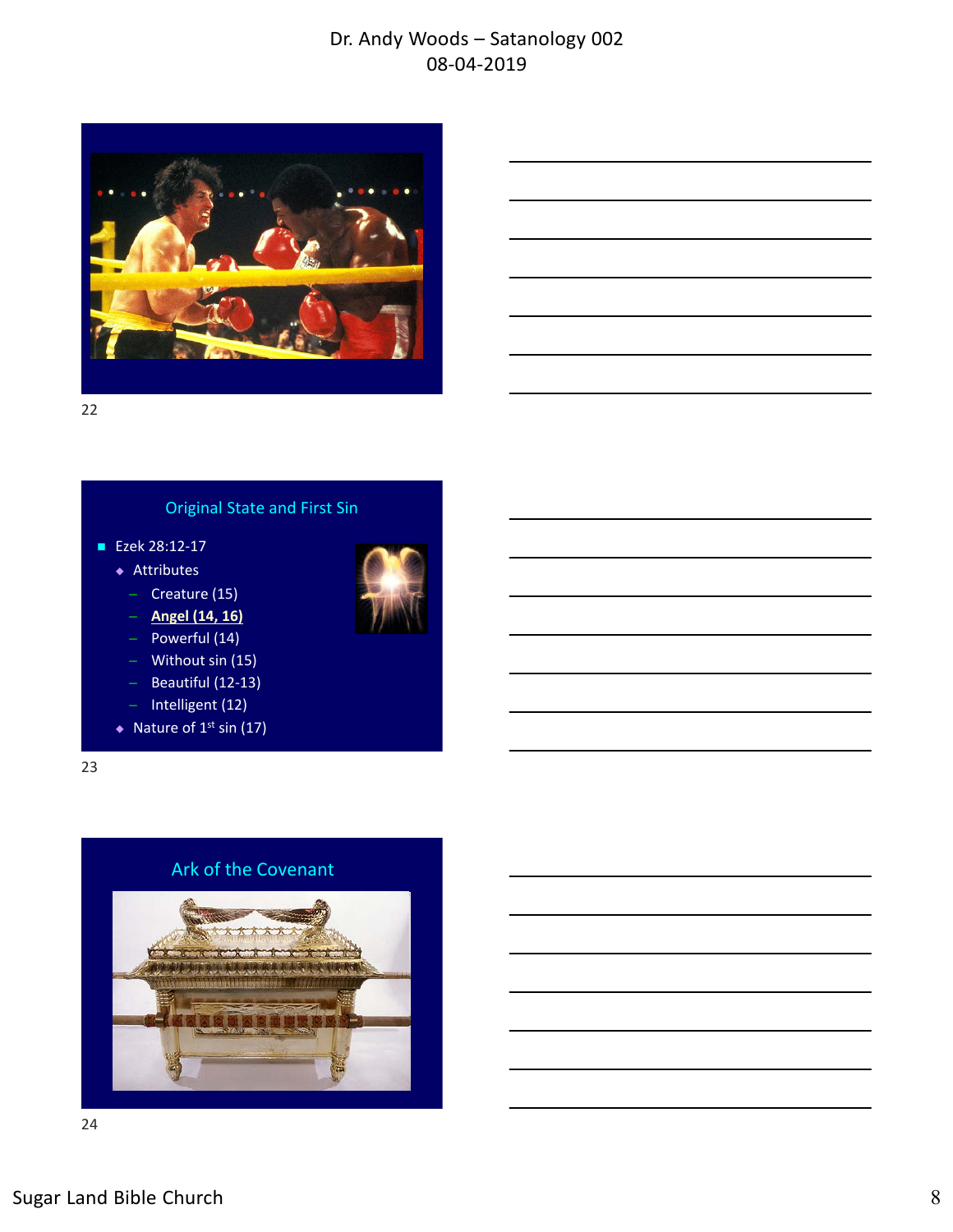# ■ Ezek 28:12-17 ◆ Attributes ̶ Creature (15)  $-$  Angel (14, 16) ̶ Powerful (14) Original State and First Sin

- ̶ Without sin (15)
- ̶ Beautiful (12‐13)
- ̶ Intelligent (12)
- $\triangleleft$  Nature of 1<sup>st</sup> sin (17)

25

Hall of the Humbled (Prov. 16:18; 1 Peter 5:5)

- Satan (Isa. 14:12-15; Ezek. 28:12-17; 1 Tim. 3:6)
- Nebuchadnezzar (Dan. 4:30-31)
- $\blacksquare$  Uzziah (2 Chron. 26:16)
- Herod (Acts 12:20-23)

■ Paul (2 Cor. 12:1-10)



26

### Original State and First Sin (cont'd)

- Ezek 28:12-17
	- ◆ Consequences
	- $-$  Fell (16-17)
	- ̶ Retains some access to heaven (Job 1:6; 2:1)
	- ̶ Some angels fell with him (14)
	- ̶ Fallen angels confirmed in wickedness (Matt 25:41)
	- ̶ Darkened thought process (17)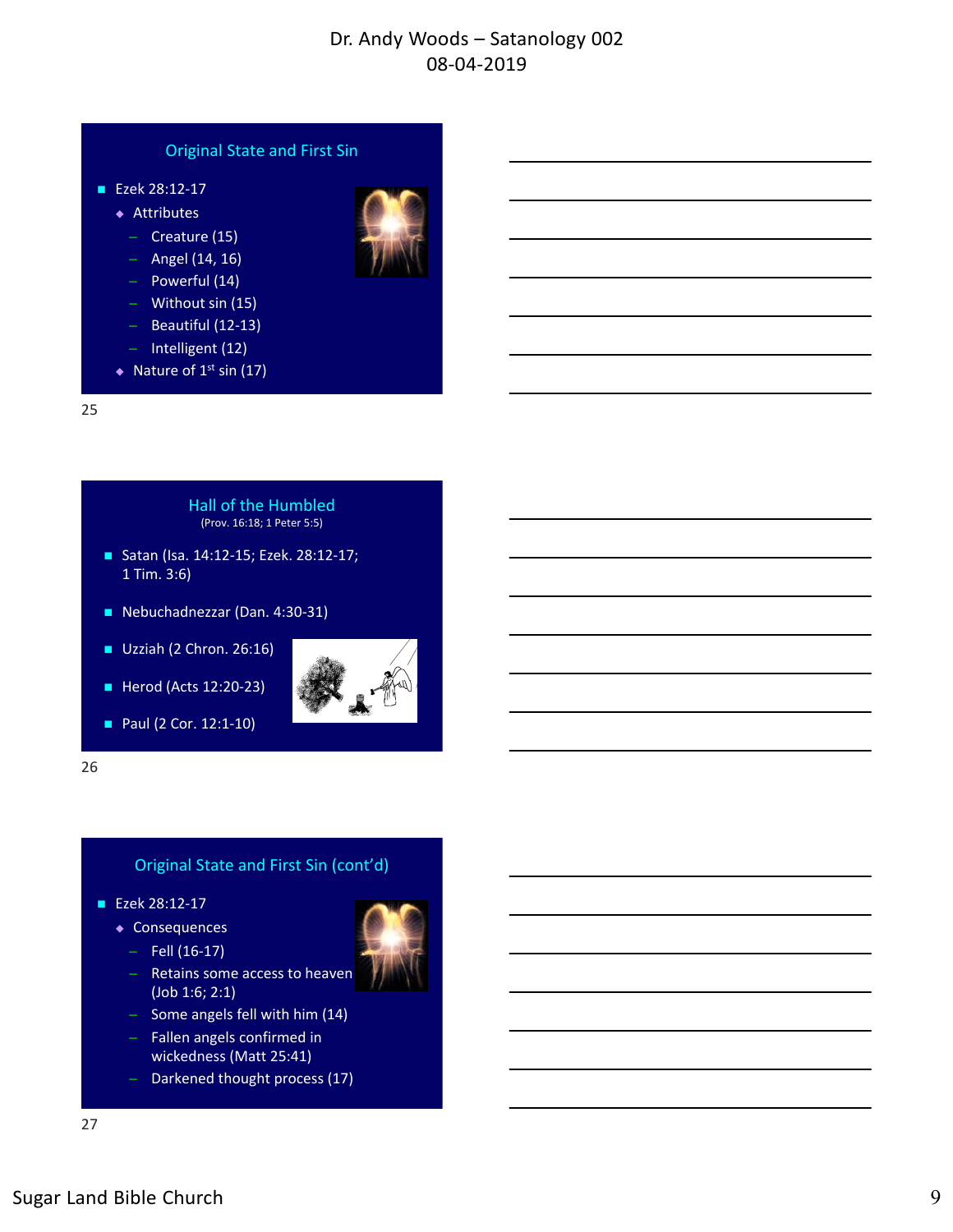#### Original State and First Sin (cont'd)

- Ezek 28:12-17
	- ◆ Consequences
		- $-$  Fell (16-17)



- Retains some access to heaven (Job 1:6; 2:1)
- ̶ Some angels fell with him (14) ̶ Fallen angels confirmed in
- wickedness (Matt 25:41)
- ̶ **Darkened thought process (17)**

28

### Ezekiel 28:12

"Son of man, take up a lamentation over the king of Tyre and say to him, 'Thus says the Lord God, "You had the seal of perfection, **Full of wisdom** and perfect in beauty.""



29

# Ezekiel 28:17

"Your heart was lifted up because of your beauty; You **corrupted your wisdom** by reason of your splendor."

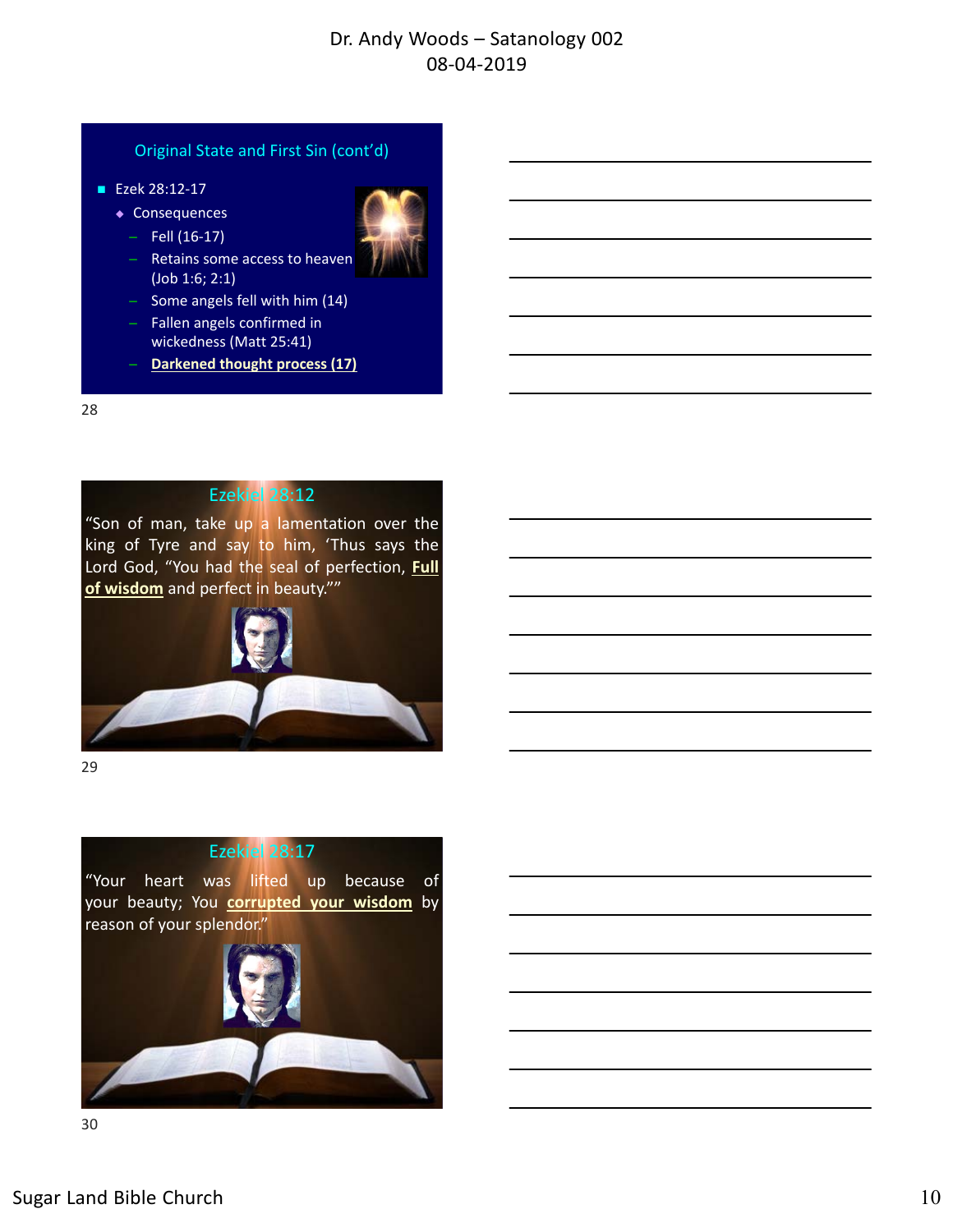

| <u> 1989 - Johann Barnett, fransk politiker (d. 1989)</u>                                                             |  |  |
|-----------------------------------------------------------------------------------------------------------------------|--|--|
|                                                                                                                       |  |  |
|                                                                                                                       |  |  |
| <u> 1989 - Johann Stein, marwolaethau a chwaraeth a chwaraeth a chwaraeth a chwaraeth a chwaraeth a chwaraeth a c</u> |  |  |
|                                                                                                                       |  |  |
| <u> 1989 - Andrea Santa Andrea Andrea Andrea Andrea Andrea Andrea Andrea Andrea Andrea Andrea Andrea Andrea Andr</u>  |  |  |
|                                                                                                                       |  |  |
|                                                                                                                       |  |  |
| <u> 1989 - Johann Stoff, deutscher Stoff, der Stoff, der Stoff, der Stoff, der Stoff, der Stoff, der Stoff, der S</u> |  |  |
|                                                                                                                       |  |  |
|                                                                                                                       |  |  |
|                                                                                                                       |  |  |
|                                                                                                                       |  |  |

31



32



#### ■ Isaiah 14:12-15

- ◆ 5 "I will" statements
	- ̶ Ascend to heaven (13)
	- Raise my throne above the stars of God (13)
	- ̶ Sit enthroned on the Mt. of the Assembly (13)
	- ̶ Ascend above the tops of the clouds (14)
	- ̶ Make myself like the Most High (14)